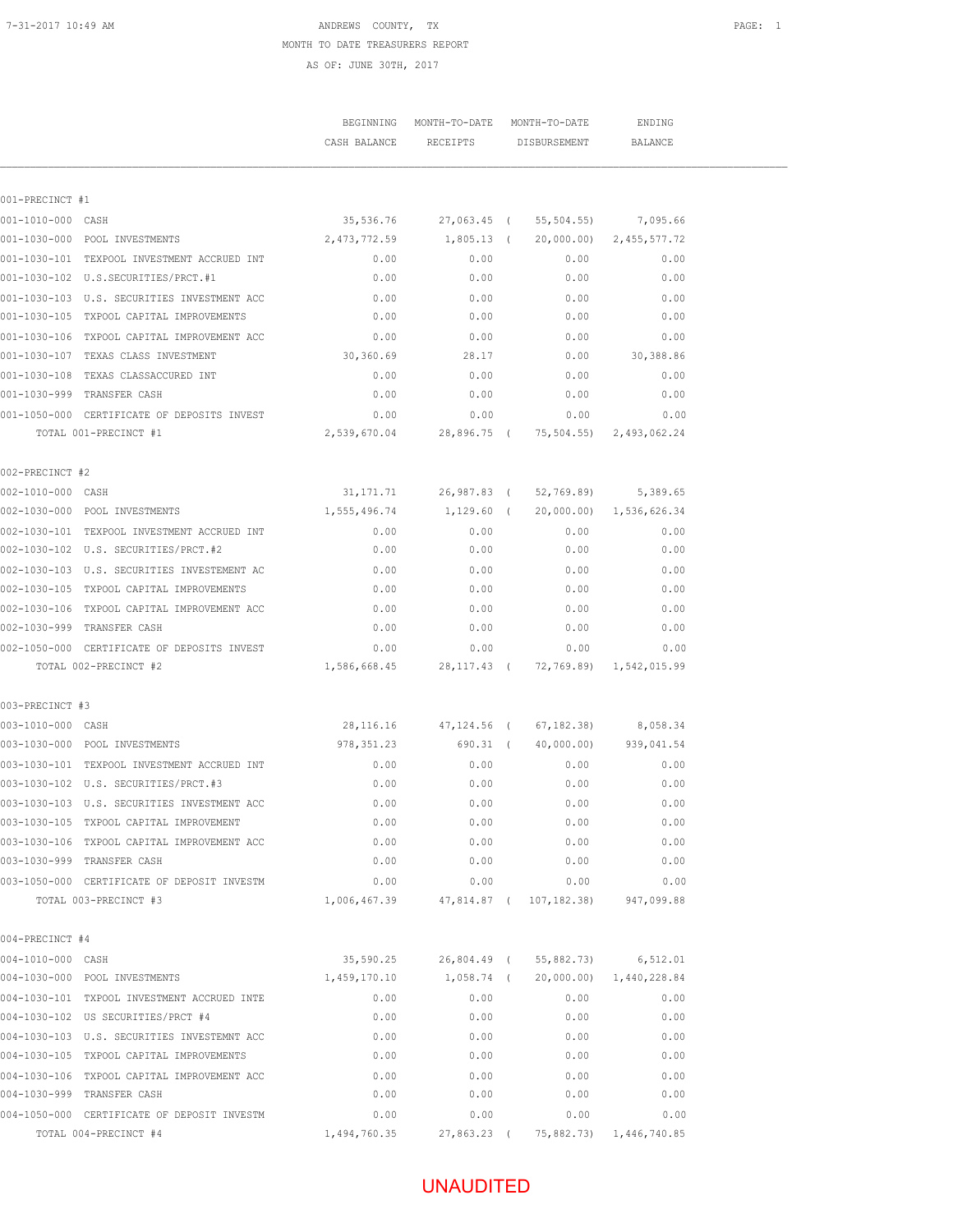### 7-31-2017 10:49 AM **ANDREWS** COUNTY, TX MONTH TO DATE TREASURERS REPORT AS OF: JUNE 30TH, 2017

|                                             |              |                       | BEGINNING MONTH-TO-DATE MONTH-TO-DATE<br>CASH BALANCE RECEIPTS DISBURSEMENT | ENDING<br>BALANCE          |  |
|---------------------------------------------|--------------|-----------------------|-----------------------------------------------------------------------------|----------------------------|--|
|                                             |              |                       |                                                                             |                            |  |
| 005-GENERAL FUND                            |              |                       |                                                                             |                            |  |
| 005-1010-000 CASH                           |              |                       | 177,546.86  1,325,181.56  (1,411,584.74)  91,143.68                         |                            |  |
| 005-1010-100 BANK ADJ                       | 0.00         | 0.00                  |                                                                             | 0.00<br>0.00               |  |
| 005-1030-000 POOL INVESTMENTS               |              |                       |                                                                             |                            |  |
| 005-1030-101 TEX POOL INVESTEMT ACCRUED INT | 0.00         |                       | 0.00<br>0.00                                                                | 0.00                       |  |
| 005-1030-102 U.S. GOVT. SECURITIES/GF       | 0.00         | 0.00                  | 0.00                                                                        | 0.00                       |  |
| 005-1030-103 U.S. GOVT SECURITIES ACCRUED I | 0.00         | 0.00                  | 0.00                                                                        | 0.00                       |  |
| 005-1030-999 CASH TRANSFER                  | 10,045.97    | 0.00                  |                                                                             | $0.00$ 10,045.97           |  |
| 005-1050-000 CERTIFICATE OF DEPOSITS INVEST | 1,013,398.49 | 860.69                |                                                                             | $0.00 \qquad 1,014,259.18$ |  |
| TOTAL 005-GENERAL FUND                      |              |                       | 24,076,141.49   1,492,301.43   ( 2,696,958.54)   22,871,484.38              |                            |  |
| 008-ANDREWS COUNTY TRUST FUND               |              |                       |                                                                             |                            |  |
| 008-1010-000 CASH ANDREWS TRUST ACCT        |              |                       | 97,654.11 49,892.87 ( 13,890.60) 133,656.38                                 |                            |  |
| 008-1060-000 TEXSTAR INVESTMENTS            | 302,554.36   |                       | 214.62 0.00 302,768.98                                                      |                            |  |
| TOTAL 008-ANDREWS COUNTY TRUST FUND         |              |                       | 400,208.47 50,107.49 ( 13,890.60) 436,425.36                                |                            |  |
| 009-PERMANENT IMPROV BOND                   |              |                       |                                                                             |                            |  |
| 009-1010-000 PERMANENT IMPROVEMENT BOND     | 0.00         | 0.00                  | 0.00                                                                        | 0.00                       |  |
| TOTAL 009-PERMANENT IMPROV BOND             | 0.00         | 0.00                  | 0.00                                                                        | 0.00                       |  |
| 010-ANDREWS CO. FEXIBLE SPEND               |              |                       |                                                                             |                            |  |
| 010-1010-000 CASH FLEXIBLE SPENDING         | 10,770.65    | 0.71                  | 0.00                                                                        | 10,771.36                  |  |
| TOTAL 010-ANDREWS CO. FEXIBLE SPEND         | 10,770.65    | 0.71                  | 0.00                                                                        | 10,771.36                  |  |
| 011-FAMILY PROTECTION                       |              |                       |                                                                             |                            |  |
| 011-1010-000 CASH FAMILY PROTECTION         |              | 1,830.02 450.84       |                                                                             | $0.00$ 2,280.86            |  |
| TOTAL 011-FAMILY PROTECTION                 |              | 1,830.02 450.84       | 0.00                                                                        | 2,280.86                   |  |
| 012-ADULT LITERACY FUND                     |              |                       |                                                                             |                            |  |
| 012-1010-000 CASH ADULT LITERACY            | 18.43        | 0.00                  | 0.00                                                                        | 18.43                      |  |
| TOTAL 012-ADULT LITERACY FUND               | 18.43        | 0.00                  | 0.00                                                                        | 18.43                      |  |
| 013-CHILD ABUSE PREVENTION FU               |              |                       |                                                                             |                            |  |
| 013-1010-000 CASH CHILD ABUSE PREVENTION    | 2,099.01     | 1.88                  | 0.00                                                                        | 2,100.89                   |  |
| TOTAL 013-CHILD ABUSE PREVENTION FU         | 2,099.01     | 1.88                  | 0.00                                                                        | 2,100.89                   |  |
| 014-TIF GRANT                               |              |                       |                                                                             |                            |  |
| 014-1010-000 TIF GRANT                      |              | 563.48 0.00           |                                                                             | $0.00$ 563.48              |  |
| 014-1030-000 TXPOOL TIF GRANT               |              |                       | 2,480,566.40 1,797.62 0.00                                                  | 2,482,364.02               |  |
| 014-1030-106 TXPOOL TIF GRANT ACCRUED INT   | 0.00         |                       | $0.00$ 0.00 0.00                                                            |                            |  |
| TOTAL 014-TIF GRANT                         |              | 2,481,129.88 1,797.62 | 0.00                                                                        | 2,482,927.50               |  |
| 015-CAPITAL IMPROVEMENT                     |              |                       |                                                                             |                            |  |
| 015-1010-000 CASH CAPITAL IMPROVEMENT       | 1,516.21     | 0.10                  | 0.00                                                                        | 1,516.31                   |  |
| 015-1030-105 TXPOOL CAPITAL IMPROVEMENT     | 824,508.23   | 597.51                | 0.00                                                                        | 825,105.74                 |  |
| 015-1030-106 TXPOOL CAPITAL IMPR. ACCRUED I | 0.00         | 0.00                  | 0.00                                                                        | 0.00                       |  |
| TOTAL 015-CAPITAL IMPROVEMENT               | 826,024.44   | 597.61                | 0.00                                                                        | 826,622.05                 |  |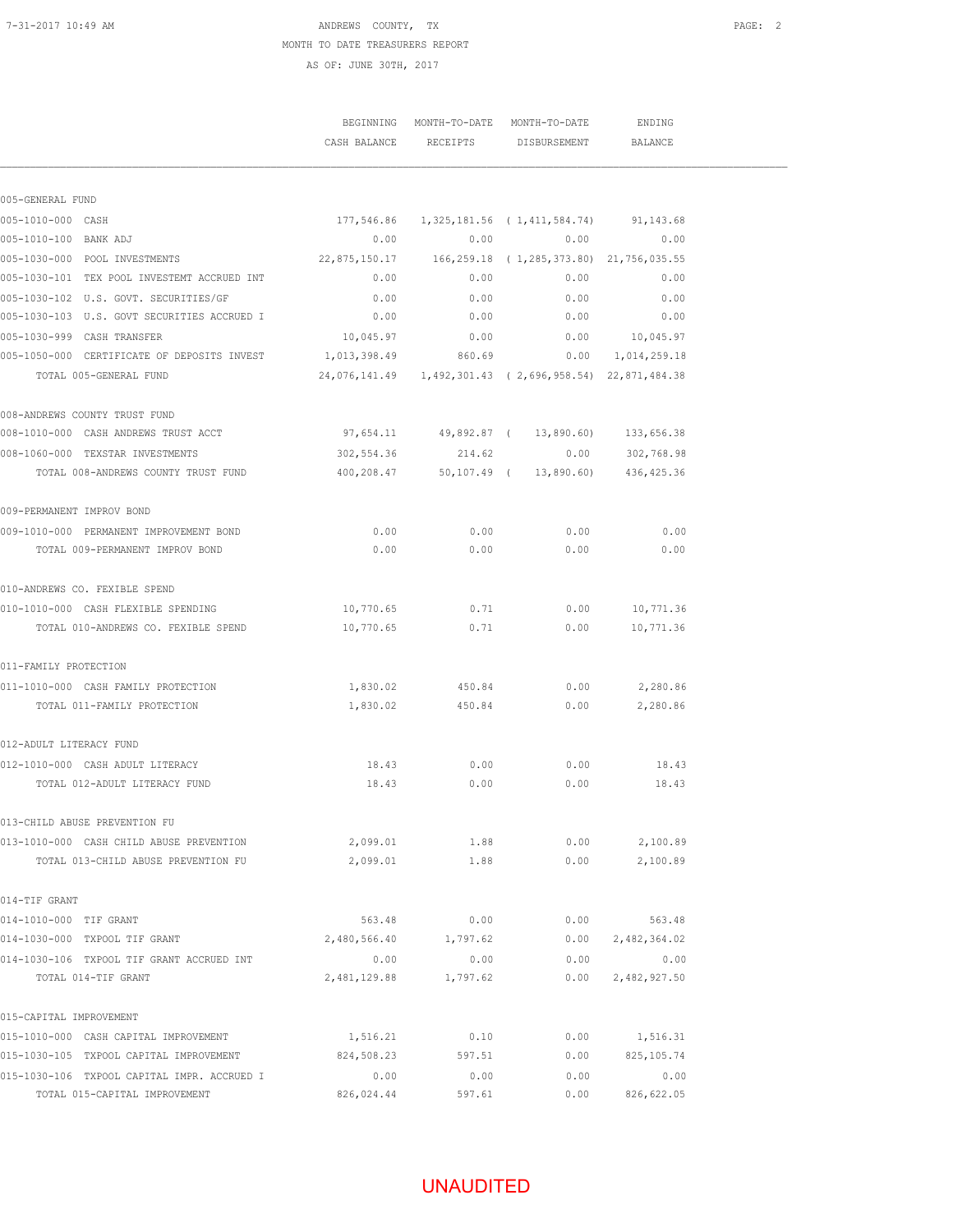### 7-31-2017 10:49 AM ANDREWS COUNTY, TX PAGE: 3 MONTH TO DATE TREASURERS REPORT AS OF: JUNE 30TH, 2017

|                                                                                               |                                                 | BEGINNING MONTH-TO-DATE MONTH-TO-DATE<br>CASH BALANCE RECEIPTS | DISBURSEMENT                                             | ENDING<br><b>BALANCE</b> |  |
|-----------------------------------------------------------------------------------------------|-------------------------------------------------|----------------------------------------------------------------|----------------------------------------------------------|--------------------------|--|
|                                                                                               |                                                 |                                                                |                                                          |                          |  |
| 016-ECONOMIC DEVELOPMENT                                                                      |                                                 |                                                                |                                                          |                          |  |
| 016-1010-000 ECONOMIC DEVELOPMENT                                                             | 1,501.27                                        |                                                                | $0.10$ 0.00                                              | 1,501.37                 |  |
| 016-1060-000 ECON. DEV. TX STAR INVESTMENTS                                                   | 29,420.17                                       | 20.88                                                          | 0.00                                                     | 29,441.05                |  |
| TOTAL 016-ECONOMIC DEVELOPMENT                                                                |                                                 |                                                                | 30,921.44 20.98 0.00 30,942.42                           |                          |  |
| 017-DEBT SERVICE SINKING                                                                      |                                                 |                                                                |                                                          |                          |  |
| 017-1010-000 CASH DEBT SERVICE SINKING FUND 512,116.36 1,024,227.12 (1,024,229.36) 512,114.12 |                                                 |                                                                |                                                          |                          |  |
| 017-1030-000 TXPOOL WCS BOND                                                                  | $6,194,312.05$ $4,488.93$ $0.00$ $6,198,800.98$ |                                                                |                                                          |                          |  |
| 017-1060-000 TEXSTAR DEBT SERV SINKING FUND 2,529,476.09 514,274.03 0.00 3,043,750.12         |                                                 |                                                                |                                                          |                          |  |
| TOTAL 017-DEBT SERVICE SINKING                                                                |                                                 |                                                                | 9,235,904.50  1,542,990.08  (1,024,229.36)  9,754,665.22 |                          |  |
| 018-ANDREWS EMPLOYEE TRUST                                                                    |                                                 |                                                                |                                                          |                          |  |
| 018-1010-000 CASH ANDREWS EMPLOYEE TRUST 226,513.59 250,771.74 (228,759.79) 248,525.54        |                                                 |                                                                |                                                          |                          |  |
| 018-1030-000 ANDREWS EMPLOYEE TRUST TXPOOL                                                    | 3,530,557.02                                    | 2,558.58                                                       |                                                          | $0.00$ 3,533,115.60      |  |
| 018-1030-101 AET TXPOOL ACCRUED INTEREST                                                      | 0.00                                            | 0.00                                                           | 0.00                                                     | 0.00                     |  |
| 018-1030-107 TEXAS CLASS INVESTMENT                                                           | 949,567.75                                      | 881.21                                                         |                                                          | $0.00$ 950,448.96        |  |
| 018-1030-108 TX CLASS ACCURED INT                                                             | 0.00                                            | 0.00                                                           | 0.00                                                     | 0.00                     |  |
| TOTAL 018-ANDREWS EMPLOYEE TRUST 4,706,638.36 254,211.53 (228,759.79) 4,732,090.10            |                                                 |                                                                |                                                          |                          |  |
| 019-CHAPTER 19                                                                                |                                                 |                                                                |                                                          |                          |  |
| 019-1010-000 CASH CHAPTER 19                                                                  |                                                 |                                                                | $(28.07)$ 37.99 (75.98) (66.06)                          |                          |  |
| TOTAL 019-CHAPTER 19                                                                          | 28.07)<br>$\sqrt{2}$                            | $37.99$ (                                                      |                                                          | 75.98) (66.06)           |  |
| 020-PAYROLL ACCOUNT FUND                                                                      |                                                 |                                                                |                                                          |                          |  |
| 020-1001-000 CASH                                                                             | 368,923.80                                      |                                                                | 927,176.90 (1,165,905.52) 130,195.18                     |                          |  |
| TOTAL 020-PAYROLL ACCOUNT FUND                                                                |                                                 |                                                                | 368,923.80 927,176.90 (1,165,905.52) 130,195.18          |                          |  |
| 021-SHERIFF FORFITURE FUND ST                                                                 |                                                 |                                                                |                                                          |                          |  |
| 021-1010-000 SHERIFF STATE FORFEITURE FUND 38,423.18 2.88 0.00 38,426.06                      |                                                 |                                                                |                                                          |                          |  |
| TOTAL 021-SHERIFF FORFITURE FUND ST 38,423.18 2.88 0.00 38,426.06                             |                                                 |                                                                |                                                          |                          |  |
| 022-COUNTY ATTY CHECK COLLECT                                                                 |                                                 |                                                                |                                                          |                          |  |
| 022-1010-000 CASH COUNTY ATTY HOT CHECK                                                       | 3,278.17                                        | $90.25$ (                                                      | 83.35)                                                   | 3,285.07                 |  |
| TOTAL 022-COUNTY ATTY CHECK COLLECT                                                           | 3,278.17                                        | $90.25$ (                                                      | 83.35)                                                   | 3,285.07                 |  |
| 023-CO CLK RECORD MANAGEMENT                                                                  |                                                 |                                                                |                                                          |                          |  |
| 023-1010-000 CASH CO CLERK REC MNGT                                                           | 20,633.83                                       | 4,811.97 (                                                     | 415.40)                                                  | 25,030.40                |  |
| 023-1030-000 TXPOOL CO CLERK RECORD MNGT                                                      | 265,510.34                                      | 192.41                                                         | 0.00                                                     | 265,702.75               |  |
| TOTAL 023-CO CLK RECORD MANAGEMENT                                                            | 286, 144. 17                                    | $5,004.38$ (                                                   | 415.40)                                                  | 290,733.15               |  |
| 024-DIST CLK RECORD MANAGEMEN                                                                 |                                                 |                                                                |                                                          |                          |  |
| 024-1010-000 CASH DIST CLK REC MNGT                                                           | 32,377.96                                       | 727.45                                                         | 0.00                                                     | 33, 105.41               |  |
| TOTAL 024-DIST CLK RECORD MANAGEMEN                                                           | 32, 377.96                                      | 727.45                                                         | 0.00                                                     | 33, 105.41               |  |
| 025-COUNTY CLERK SECURITY FUN                                                                 |                                                 |                                                                |                                                          |                          |  |
| 025-1010-000 CASH CO CLK SECURITY FUND                                                        | 10,392.97                                       | 554.48                                                         | 0.00                                                     | 10,947.45                |  |
| 025-1030-000 TXPOOL CO CLERK CH SECURITY                                                      | 50,216.26                                       | 36.39                                                          | 0.00                                                     | 50,252.65                |  |
| TOTAL 025-COUNTY CLERK SECURITY FUN                                                           | 60,609.23                                       | 590.87                                                         | 0.00                                                     | 61, 200.10               |  |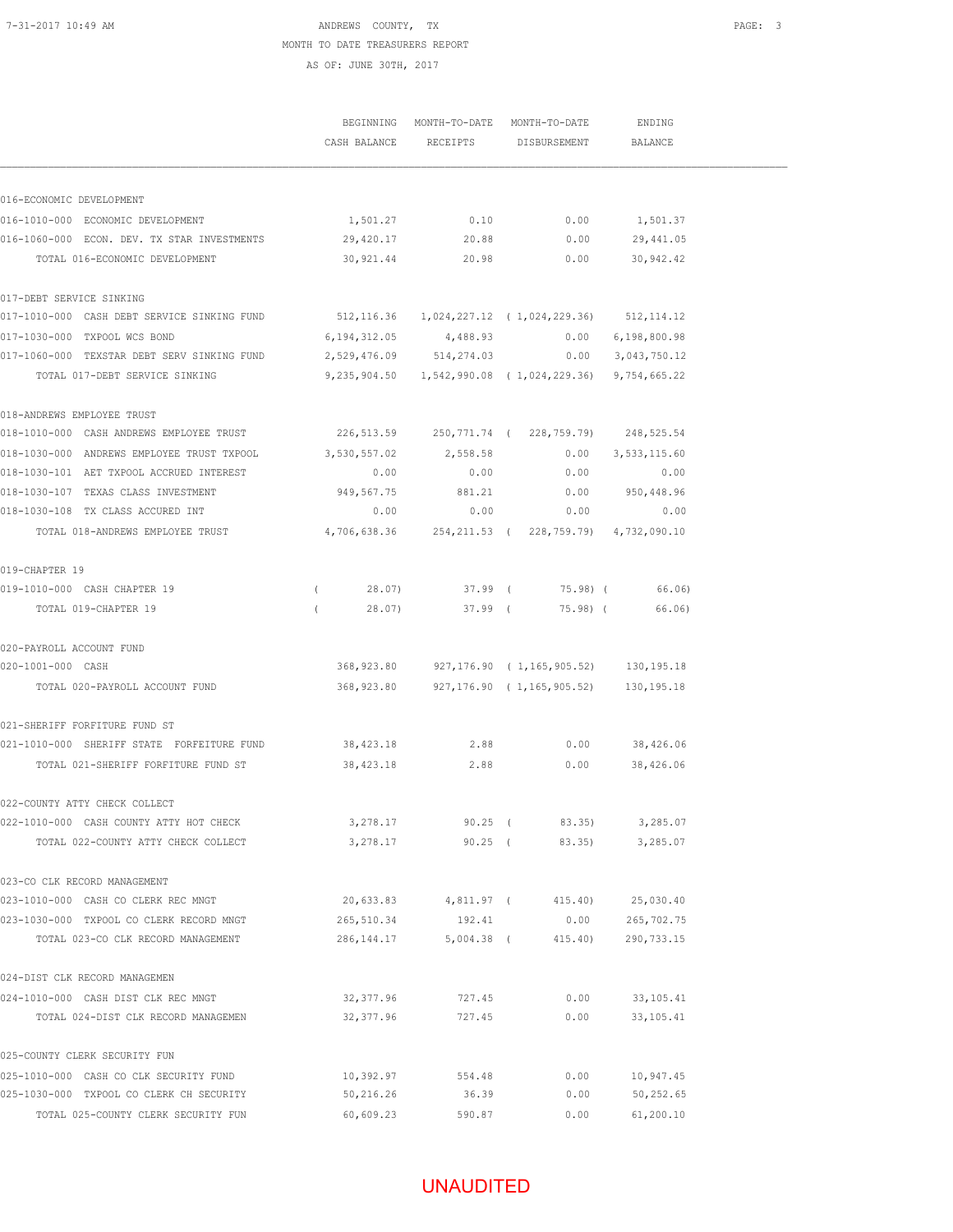# 7-31-2017 10:49 AM **ANDREWS** COUNTY, TX MONTH TO DATE TREASURERS REPORT

AS OF: JUNE 30TH, 2017

|                                                       |              | BEGINNING MONTH-TO-DATE MONTH-TO-DATE |                              | ENDING     |  |
|-------------------------------------------------------|--------------|---------------------------------------|------------------------------|------------|--|
|                                                       | CASH BALANCE | RECEIPTS                              | DISBURSEMENT                 | BALANCE    |  |
|                                                       |              |                                       |                              |            |  |
| 026-DISTRICT COURT SECURITY F                         |              |                                       |                              |            |  |
| 026-1010-000 CASH DIST CLERK SECURITY FUND            | 15,037.12    | 255.09                                | 0.00                         | 15,292.21  |  |
| TOTAL 026-DISTRICT COURT SECURITY F                   | 15,037.12    | 255.09                                | 0.00                         | 15,292.21  |  |
| 027-911 PSAP FUND                                     |              |                                       |                              |            |  |
| 027-1010-000 CASH 911 PSAP                            | 29,666.15    |                                       | 2.19 (444.96)                | 29,223.38  |  |
| TOTAL 027-911 PSAP FUND                               | 29,666.15    |                                       | 2.19 ( 444.96)               | 29, 223.38 |  |
| 028-ANDREWS HISTORICAL COMMIS                         |              |                                       |                              |            |  |
| 028-1010-000 CASH HISTORICAL COMMISSION               | 7,111.41     | 0.53                                  | 0.00                         | 7,111.94   |  |
| TOTAL 028-ANDREWS HISTORICAL COMMIS                   | 7,111.41     | 0.53                                  | 0.00                         | 7,111.94   |  |
| 029-COUNTY RECORD MANAGEMENT                          |              |                                       |                              |            |  |
| 029-1010-000 CRIMINAL RECORD MANAGEMENT               | 16,917.94    | 366.21                                | 0.00                         | 17,284.15  |  |
| 029-1030-000 TXPOOL DIST CLERK RECORD MNGT            | 60,259.52    | 43.67                                 | 0.00                         | 60,303.19  |  |
| TOTAL 029-COUNTY RECORD MANAGEMENT                    | 77,177.46    | 409.88                                | 0.00                         | 77,587.34  |  |
| 030-TRUANCY COURT COSTS                               |              |                                       |                              |            |  |
| 030-1010-000 CASH JP TRUANCY COURT COST               | 0.00         | 0.00                                  | 0.00                         | 0.00       |  |
| TOTAL 030-TRUANCY COURT COSTS                         | 0.00         | 0.00                                  | 0.00                         | 0.00       |  |
| 031-FIRE DEPARTMENT                                   |              |                                       |                              |            |  |
| 031-1010-000 FIRE DEPARTMENT                          | 1,599.54     | 0.12                                  | 0.00                         | 1,599.66   |  |
| 031-1030-000 TXPOOL FIRE DEPT                         | 45,830.24    | 33.22                                 | 0.00                         | 45,863.46  |  |
| TOTAL 031-FIRE DEPARTMENT                             | 47,429.78    | 33.34                                 | 0.00                         | 47, 463.12 |  |
| 032-LIBRARY DONATION FUND                             |              |                                       |                              |            |  |
| 032-1010-000 CASH LIBRARY DONATION                    | 103.47       | 0.01                                  | 0.00                         | 103.48     |  |
| TOTAL 032-LIBRARY DONATION FUND                       | 103.47       | 0.01                                  | 0.00                         | 103.48     |  |
| 033-WCS BOND                                          |              |                                       |                              |            |  |
| 033-1010-000 WCS BOND                                 |              |                                       | 3,794.08 3,567.90 (3,567.90) | 3,794.08   |  |
| 033-1030-000 TEXPOOL WCS BONDS                        | 0.00         | 0.00                                  | 0.00                         | 0.00       |  |
| 033-1030-101 TEXPOOL WCS BOND ACCRUED INT             | 0.00         | 0.00                                  | 0.00                         | 0.00       |  |
| TOTAL 033-WCS BOND                                    | 3,794.08     | $3,567.90$ (                          | 3,567.90                     | 3,794.08   |  |
| 034-J.P. COURTHOUSE SECURITY                          |              |                                       |                              |            |  |
| 034-1010-000 JUSTICE PEACE COURTHOUSE SECUR           | 6,903.40     | 1,611.20 (                            | 151.96)                      | 8,362.64   |  |
| 034-1030-000 TXPOOL JP CH SECURITY                    | 159,563.26   | 115.63                                | 0.00                         | 159,678.89 |  |
| TOTAL 034-J.P. COURTHOUSE SECURITY                    | 166,466.66   |                                       | $1,726.83$ ( $151.96$ )      | 168,041.53 |  |
| 035-JUVENILE DELINQUENCY PREV                         |              |                                       |                              |            |  |
| 035-1010-000 CASH JUVENILE DELINQUENCY PREV 17,890.07 |              | 371.37                                | 0.00                         | 18,261.44  |  |
| TOTAL 035-JUVENILE DELINQUENCY PREV                   | 17,890.07    | 371.37                                | 0.00                         | 18,261.44  |  |
| 036-JUDICIAL EFFICIENCY FUND                          |              |                                       |                              |            |  |
| 036-1010-000 JUDICIAL EFFICIENCY FUND CASH            | 14,874.62    | 83.88                                 | 0.00                         | 14,958.50  |  |
| TOTAL 036-JUDICIAL EFFICIENCY FUND                    | 14,874.62    | 83.88                                 | 0.00                         | 14,958.50  |  |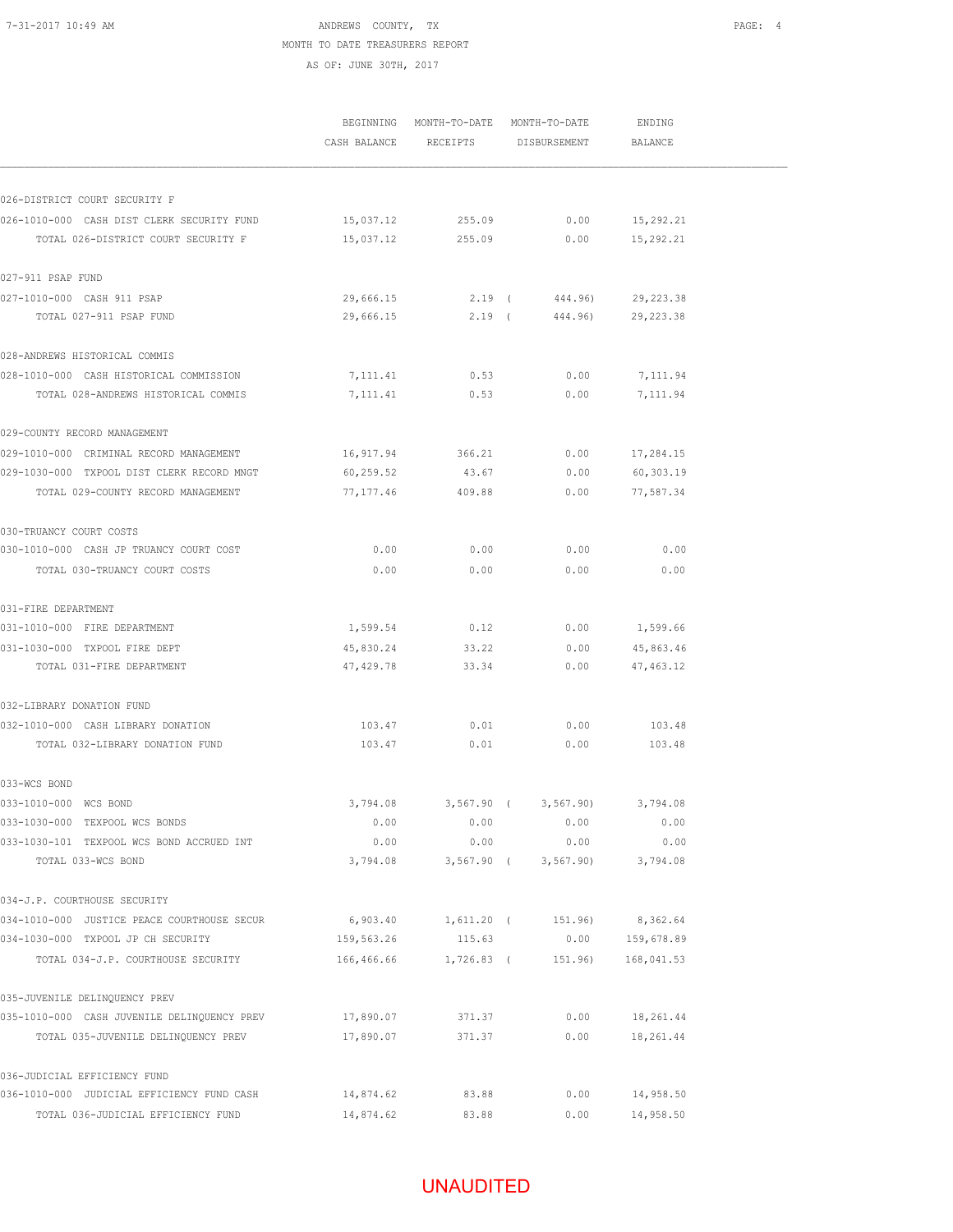# UNAUDITED

|                                             | BEGINNING      | MONTH-TO-DATE | MONTH-TO-DATE                        | ENDING               |
|---------------------------------------------|----------------|---------------|--------------------------------------|----------------------|
|                                             | CASH BALANCE   | RECEIPTS      | DISBURSEMENT                         | <b>BALANCE</b>       |
| 037-CHRISTMAS DECORATION FUND               |                |               |                                      |                      |
| 037-1010-000 CHRISTMAS DECORATION FUND      | 5,340.13       | 0.40          | 0.00                                 | 5,340.53             |
| TOTAL 037-CHRISTMAS DECORATION FUND         | 5,340.13       | 0.40          | 0.00                                 | 5,340.53             |
| 038-COUNTY CLERK RECORD ARCHI               |                |               |                                      |                      |
| 038-1010-000 COUNTY CLERK RECORDS ARCHIVE F | 62,030.84      | 4,818.00      | 0.00                                 | 66,848.84            |
| 038-1030-000 TXPOOL CO CLK REC. ARCHIVES    | 100,432.52     | 72.78         | 0.00                                 | 100,505.30           |
| TOTAL 038-COUNTY CLERK RECORD ARCHI         | 162,463.36     | 4,890.78      | 0.00                                 | 167, 354.14          |
| 039-FUNDED DEPREC/CAP IMPV                  |                |               |                                      |                      |
| 039-1010-000 CASH FUNDED DEP/CAP IMPV       | 2,816.01       | 451,790.04 (  |                                      | 7,500.00) 447,106.05 |
| 039-1030-000 TXPOOL FUNDED DEP/CAP IMPROVE  | 5,268,243.47   | 3.815.47 (    | 5,000.00)                            | 5,267,058.94         |
| 039-1030-101 TXPOOL INTEREST/FUNDED DEP/CAP | 0.00           | 0.00          | 0.00                                 | 0.00                 |
| 039-1030-102 U.S. GOVT. SECURITIES/FUNDED D | 0.00           | 0.00          | 0.00                                 | 0.00                 |
| 039-1030-103 U.S. GOVT SECURITY ACCRUED INT | 0.00           | 0.00          | 0.00                                 | 0.00                 |
| 039-1030-999 CASH TRANSFER                  | 0.00           | 0.00          | 0.00                                 | 0.00                 |
| TOTAL 039-FUNDED DEPREC/CAP IMPV            | 5, 271, 059.48 |               | 455,605.51 ( 12,500.00) 5,714,164.99 |                      |
| 040-DIST COURT RECORD ARCHIVE               |                |               |                                      |                      |
| 040-1010-000 CASH DIST COURT RECORD ARCHIVE | 23, 414.42     | 767.37        | 0.00                                 | 24, 181.79           |
| TOTAL 040-DIST COURT RECORD ARCHIVE         | 23, 414.42     | 767.37        | 0.00                                 | 24, 181. 79          |
| 041-SHERIFF/NEW JAIL FACILITY               |                |               |                                      |                      |
| 041-1010-000 SHERIFF/NEW JAIL FACILITY      | 0.00           | 0.00          | 0.00                                 | 0.00                 |
| 041-1030-000 TXPOOL NEW JAIL FACILITY       | 1,541,054.60   | 1,116.78      | 0.00                                 | 1,542,171.38         |
| TOTAL 041-SHERIFF/NEW JAIL FACILITY         | 1,541,054.60   | 1,116.78      | 0.00                                 | 1,542,171.38         |
| 042-DC/CC RECORDS PRESERVATIO               |                |               |                                      |                      |
| 042-1010-000 CASH DC/CC RECORDS PRESERV.    | 22,657.25      | 728.00        | 0.00                                 | 23, 385.25           |
| TOTAL 042-DC/CC RECORDS PRESERVATIO         | 22,657.25      | 728.00        | 0.00                                 | 23, 385.25           |
| 044-SHERIFF FED FORFIETURE                  |                |               |                                      |                      |
| 044-1010-000 SHERIFF FEDERAL FORFITURE      | 42,095.96      | 3.12          | 0.00                                 | 42,099.08            |
| TOTAL 044-SHERIFF FED FORFIETURE            | 42,095.96      | 3.12          | 0.00                                 | 42,099.08            |
| 045-SHERIFF DONATIONS                       |                |               |                                      |                      |
| 045-1010-000 SHERIFF DONATIONS              | 7,005.22       | 0.52          | 0.00                                 | 7,005.74             |
| TOTAL 045-SHERIFF DONATIONS                 | 7,005.22       | 0.52          | 0.00                                 | 7,005.74             |
| 051-JAIL DESIGNATED FUNDS                   |                |               |                                      |                      |
| 051-1010-000 CASH JAIL DESIGNATED FUND      | 94,323.32      | 3,746.17      | 0.00                                 | 98,069.49            |
| TOTAL 051-JAIL DESIGNATED FUNDS             | 94, 323.32     | 3,746.17      | 0.00                                 | 98,069.49            |
| 052-VOTER REGISTRATION                      |                |               |                                      |                      |
| 052-1010-000 CASH VOTER REGISTRATION        | 0.00           | 0.00          | 0.00                                 | 0.00                 |
| TOTAL 052-VOTER REGISTRATION                | 0.00           | 0.00          | 0.00                                 | 0.00                 |
| 053-TAX A/C CASH ACCOUNT                    |                |               |                                      |                      |
| 053-1010-000 CASH TAX ACCOUNT               | 129,553.74     |               | 9,762.87<br>$0.00$ (                 | 119,790.87           |
| TOTAL 053-TAX A/C CASH ACCOUNT              | 129,553.74     |               | $0.00$ (<br>9,762.87)                | 119,790.87           |

 MONTH TO DATE TREASURERS REPORT AS OF: JUNE 30TH, 2017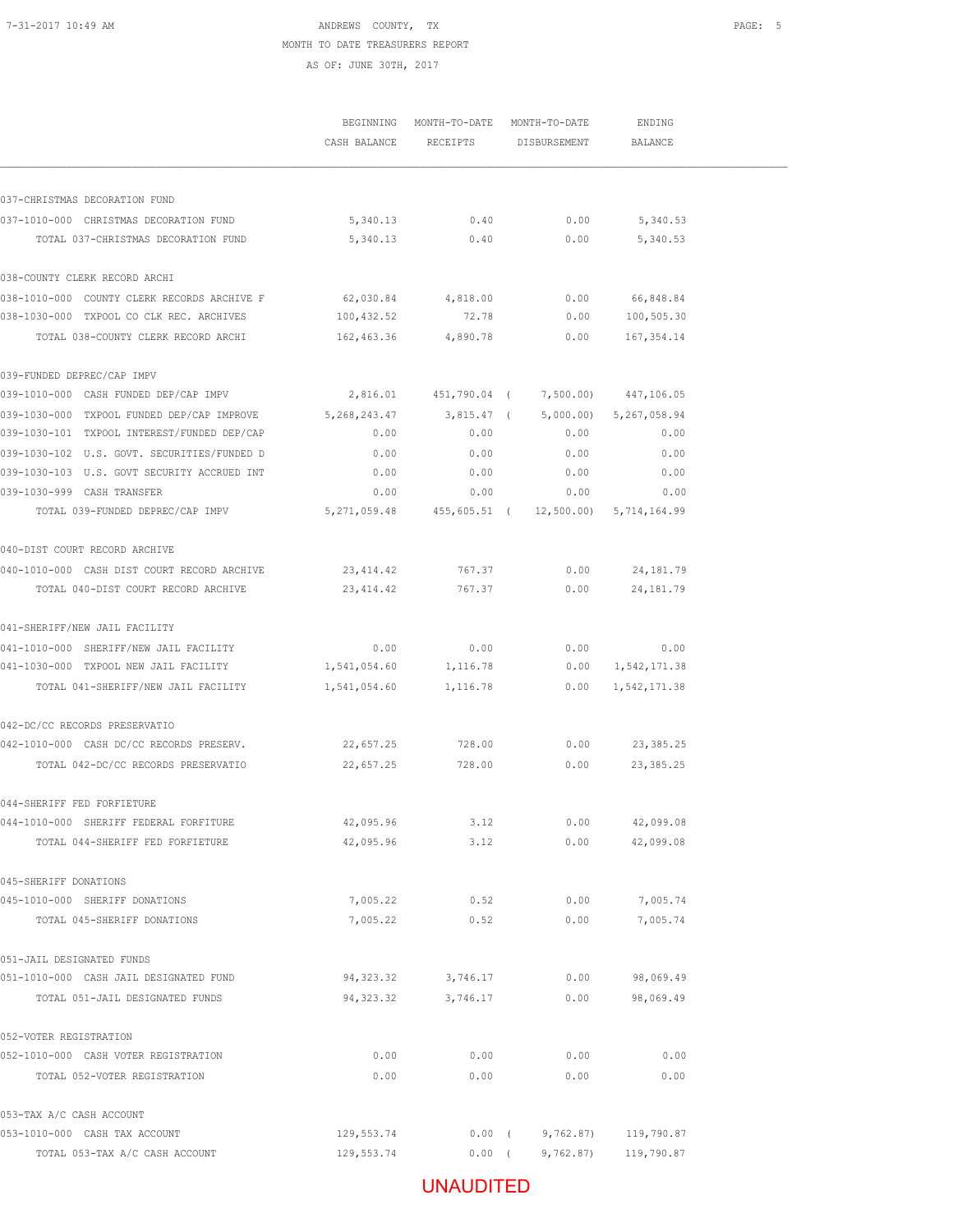### 7-31-2017 10:49 AM **PAGE:** 6 MONTH TO DATE TREASURERS REPORT AS OF: JUNE 30TH, 2017

|                                             |          |              | BEGINNING MONTH-TO-DATE MONTH-TO-DATE<br>CASH BALANCE RECEIPTS DISBURSEMENT                  |                    | ENDING<br>BALANCE |  |
|---------------------------------------------|----------|--------------|----------------------------------------------------------------------------------------------|--------------------|-------------------|--|
| 055-DISTRICT CLERK COST DEPOS               |          |              |                                                                                              |                    |                   |  |
| 055-1010-000 CASH                           |          |              |                                                                                              |                    |                   |  |
| TOTAL 055-DISTRICT CLERK COST DEPOS         |          |              | $1,043,402.61$ 0.00 ( 2,520.07) 1,040,882.54<br>$1,043,402.61$ 0.00 ( 2,520.07) 1,040,882.54 |                    |                   |  |
|                                             |          |              |                                                                                              |                    |                   |  |
| 056-DISTRICT CLERK TRUST ACCO               |          |              |                                                                                              |                    |                   |  |
| 056-1010-000 CASH DISTRICT CLERK TRUST ACCT |          | 113,359.24   | 0.00                                                                                         | 0.00               | 113,359.24        |  |
| TOTAL 056-DISTRICT CLERK TRUST ACCO         |          | 113,359.24   | 0.00                                                                                         | 0.00               | 113,359.24        |  |
| 057-TAX A/C VEHICLE TAX ESCRO               |          |              |                                                                                              |                    |                   |  |
| 057-1010-000 CASH VEHICLE INVENTORY TAX     |          |              | 61,568.44 15,582.46                                                                          | 0.00               | 77,150.90         |  |
| TOTAL 057-TAX A/C VEHICLE TAX ESCRO         |          | 61,568.44    | 15,582.46                                                                                    | 0.00               | 77,150.90         |  |
| 058-SHERIFF'S SEIZED MONEY                  |          |              |                                                                                              |                    |                   |  |
| 058-1010-000 CASH SHERIFF SIEZED MONEY      |          |              | 5,341.91 0.00                                                                                | 0.00               | 5,341.91          |  |
| TOTAL 058-SHERIFF'S SEIZED MONEY            |          |              | 0.00<br>5, 341.91                                                                            | 0.00               | 5,341.91          |  |
| 059-SHERIFF'S ABANDONED VEHIC               |          |              |                                                                                              |                    |                   |  |
| 059-1010-000 CASH SHERIFF ABANDONED VEHICLE |          | 1,578.40     | 0.00                                                                                         | 0.00               | 1,578.40          |  |
| TOTAL 059-SHERIFF'S ABANDONED VEHIC         |          | 1,578.40     | 0.00                                                                                         | 0.00               | 1,578.40          |  |
| 061-JAIL & INMATE TRUST FUND                |          |              |                                                                                              |                    |                   |  |
| 061-1010-000 CASH JAIL & INMATE TRUST ACCT  |          | 5,251.94     |                                                                                              | $0.00$ ( 1,140.86) | 4,111.08          |  |
| TOTAL 061-JAIL & INMATE TRUST FUND          |          | 5,251.94     | $0.00$ (                                                                                     | 1,140.86)          | 4,111.08          |  |
| 062-TAC VEHICLE REGISTRATON                 |          |              |                                                                                              |                    |                   |  |
| 062-1010-000 TAC VEHICLE REGISTRATION       |          |              | 27,801.30 37,039.50                                                                          | 0.00               | 64,840.80         |  |
| TOTAL 062-TAC VEHICLE REGISTRATON           |          | 27,801.30    | 37,039.50                                                                                    | 0.00               | 64,840.80         |  |
| 063-COUNTY CLERK CASH ACCOUNT               |          |              |                                                                                              |                    |                   |  |
| 063-1010-000 CASH COUNTY CLERK ACCOUNT      |          | 31,762.13    | 10,920.09                                                                                    | 0.00               | 42,682.22         |  |
| TOTAL 063-COUNTY CLERK CASH ACCOUNT         |          | 31,762.13    | 10,920.09                                                                                    | 0.00               | 42,682.22         |  |
| 064-CO ATTY FORFIETURE FUND                 |          |              |                                                                                              |                    |                   |  |
| 064-1010-000 CO ATTY FORFIETURE FUND        |          | 4,323.51     | 0.00                                                                                         | 0.00               | 4,323.51          |  |
| TOTAL 064-CO ATTY FORFIETURE FUND           |          | 4,323.51     | 0.00                                                                                         | 0.00               | 4,323.51          |  |
| 065- JUV PROB MENTAL HEALTH                 |          |              |                                                                                              |                    |                   |  |
| 065-1010-000 JUV PROB/ INTENSIVE BASE RETEN |          | (6, 686, 61) | 4,624.00 (850.00) (                                                                          |                    | 2,912.61)         |  |
| TOTAL 065- JUV PROB MENTAL HEALTH           |          | (6, 686.61)  | $4,624.00$ (                                                                                 | 850.00) (          | 2,912.61          |  |
| 068-SCAAP/CRIMINAL ALIEN ASSI               |          |              |                                                                                              |                    |                   |  |
| 068-1010-000 SCAAP CASH                     |          | 22,591.42    | 0.00                                                                                         | 0.00               | 22,591.42         |  |
| TOTAL 068-SCAAP/CRIMINAL ALIEN ASSI         |          | 22,591.42    | 0.00                                                                                         | 0.00               | 22,591.42         |  |
| 070-OFFICE OF PUBLIC HEALTH/O               |          |              |                                                                                              |                    |                   |  |
| 070-1010-000 RLSS/LPHS                      | $\left($ | 5, 111.50)   | $0.00$ (                                                                                     | 1,233.75) (        | 6, 345.25)        |  |
| TOTAL 070-OFFICE OF PUBLIC HEALTH/O         |          | 5, 111.50    | 0.00(                                                                                        | 1,233.75) (        | 6,345.25)         |  |

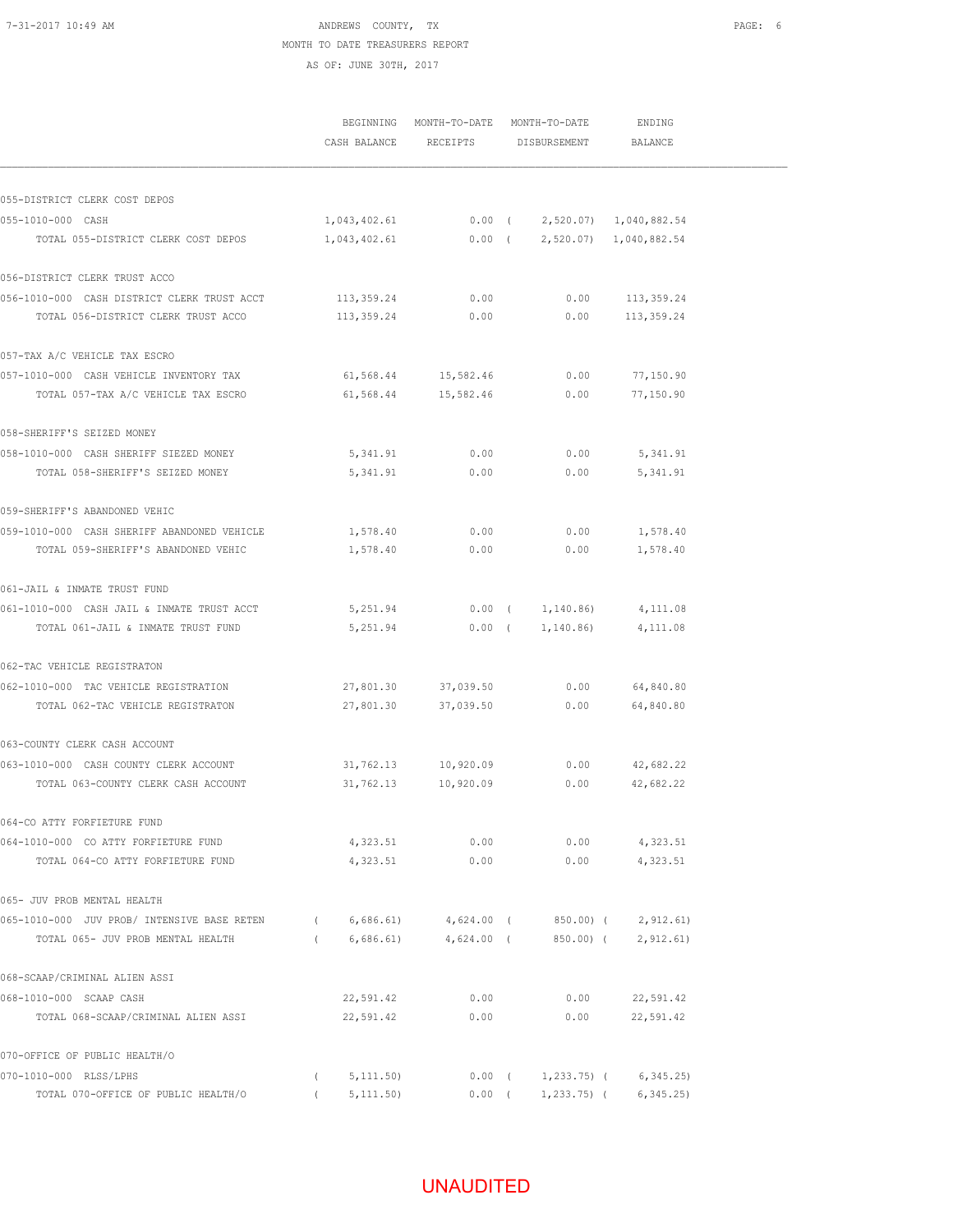### 7-31-2017 10:49 AM ANDREWS COUNTY, TX PAGE: 7 MONTH TO DATE TREASURERS REPORT AS OF: JUNE 30TH, 2017

|                                             |            | CASH BALANCE | BEGINNING MONTH-TO-DATE MONTH-TO-DATE<br>RECEIPTS | DISBURSEMENT                                       | ENDING<br><b>BALANCE</b> |  |
|---------------------------------------------|------------|--------------|---------------------------------------------------|----------------------------------------------------|--------------------------|--|
| 071-IMM/LOCALS GRANT/IMM/LOCA               |            |              |                                                   |                                                    |                          |  |
| 071-1010-000 IMM/LOCALS GRANT               | $\sqrt{2}$ |              |                                                   | 9,707.17) 9,098.56 ( 9,515.58) ( 10,124.19)        |                          |  |
| TOTAL 071-IMM/LOCALS GRANT/IMM/LOCA         |            |              |                                                   | $(9,707.17)$ $9,098.56$ $(9,515.58)$ $(10,124.19)$ |                          |  |
| 072-JUV PROB BASIC SUPERVISIO               |            |              |                                                   |                                                    |                          |  |
| 072-1010-000 GRANT X CASH                   |            | 11, 142.35   |                                                   | 2,344.00 ( 4,714.82)                               | 8,771.53                 |  |
| TOTAL 072-JUV PROB BASIC SUPERVISIO         |            | 11, 142.35   |                                                   | 2,344.00 ( 4,714.82)                               | 8,771.53                 |  |
| 073-HEALTH DEPT- TITLE V FEE                |            |              |                                                   |                                                    |                          |  |
| 073-1010-000 TITLE V FEE                    |            |              |                                                   | 8,400.49 5,078.13 ( 1,309.00) 12,169.62            |                          |  |
| TOTAL 073-HEALTH DEPT- TITLE V FEE          |            |              |                                                   | 8,400.49 5,078.13 ( 1,309.00) 12,169.62            |                          |  |
| 074-PHC                                     |            |              |                                                   |                                                    |                          |  |
| 074-1010-000 PRIMARY HEALTH CARE PROGRAM    |            | 0.00         | 0.00                                              | 0.00                                               | 0.00                     |  |
| TOTAL 074-PHC                               |            | 0.00         | 0.00                                              | 0.00                                               | 0.00                     |  |
| 075-JUV PROB PRE & POST ADJ                 |            |              |                                                   |                                                    |                          |  |
| 075-1010-000 JUV PROB GRANT A               |            | (7,662.01)   | 4,262.00                                          |                                                    | $0.00$ ( $3,400.01$ )    |  |
| TOTAL 075-JUV PROB PRE & POST ADJ           | $\left($   | 7,662.01)    | 4,262.00                                          |                                                    | $0.00$ ( $3,400.01$ )    |  |
| 076-JUV PROB COMMUNITY PROG                 |            |              |                                                   |                                                    |                          |  |
| 076-1010-000 COMMUNITY PROGRAMS             |            |              |                                                   | 4,655.81 1,678.00 ( 3,253.07) 3,080.74             |                          |  |
| TOTAL 076-JUV PROB COMMUNITY PROG           |            |              |                                                   | 4,655.81 1,678.00 ( 3,253.07)                      | 3,080.74                 |  |
| 077-JUV PROB REGIONALIZATION                |            |              |                                                   |                                                    |                          |  |
| 077-1010-000 JUV PROB REGIONALIZATION       |            |              |                                                   | 1,158.88 4,629.00 ( 4,628.70) 1,159.18             |                          |  |
| TOTAL 077-JUV PROB REGIONALIZATION          |            | 1,158.88     |                                                   | 4,629.00 ( 4,628.70) 1,159.18                      |                          |  |
| 078-TJPC E/ TITLE 4                         |            |              |                                                   |                                                    |                          |  |
| 078-1010-000 CASH TITLE 4                   |            | 17,103.00    | 0.00                                              | 0.00                                               | 17,103.00                |  |
| TOTAL 078-TJPC E/ TITLE 4                   |            | 17,103.00    | 0.00                                              | 0.00                                               | 17,103.00                |  |
| 079-JUV PROB COMMITMENT DIVER               |            |              |                                                   |                                                    |                          |  |
| 079-1010-000 SECURE RESD. PLACEMENT         |            | (2, 248.80)  | 1,125.00                                          |                                                    | $0.00$ ( $1,123.80$ )    |  |
| TOTAL 079-JUV PROB COMMITMENT DIVER         |            | (2, 248.80)  | 1,125.00                                          |                                                    | $0.00$ ( $1,123.80$ )    |  |
| 081-LAW ENFORCEMENT ED LEOSE                |            |              |                                                   |                                                    |                          |  |
| 081-1010-000 LAW ENFORCEMENT ED LEOSE       |            | 31,529.87    | 527.36 (                                          | 525.00)                                            | 31,532.23                |  |
| TOTAL 081-LAW ENFORCEMENT ED LEOSE          |            | 31,529.87    | 527.36 (                                          | 525.00)                                            | 31,532.23                |  |
| 087-BASIC SUPERVISION                       |            |              |                                                   |                                                    |                          |  |
| 087-1010-000 CASH BASIC SUPERVISION         |            | (16, 322.51) |                                                   | 51,905.58 ( 18,070.33)                             | 17,512.74                |  |
| TOTAL 087-BASIC SUPERVISION                 | $\left($   | 16,322.51)   |                                                   | 51,905.58 ( 18,070.33)                             | 17,512.74                |  |
| 088-SEX OFFENDER PROG. (CCP.0               |            |              |                                                   |                                                    |                          |  |
| 088-1010-000 SEX OFFENDER PROG. (CCP.002/SX |            | 6,088.71     |                                                   | 9,813.99 ( 8,648.34)                               | 7,254.36                 |  |
| TOTAL 088-SEX OFFENDER PROG. (CCP.0         |            | 6,088.71     |                                                   | 9,813.99 (8,648.34) 7,254.36                       |                          |  |